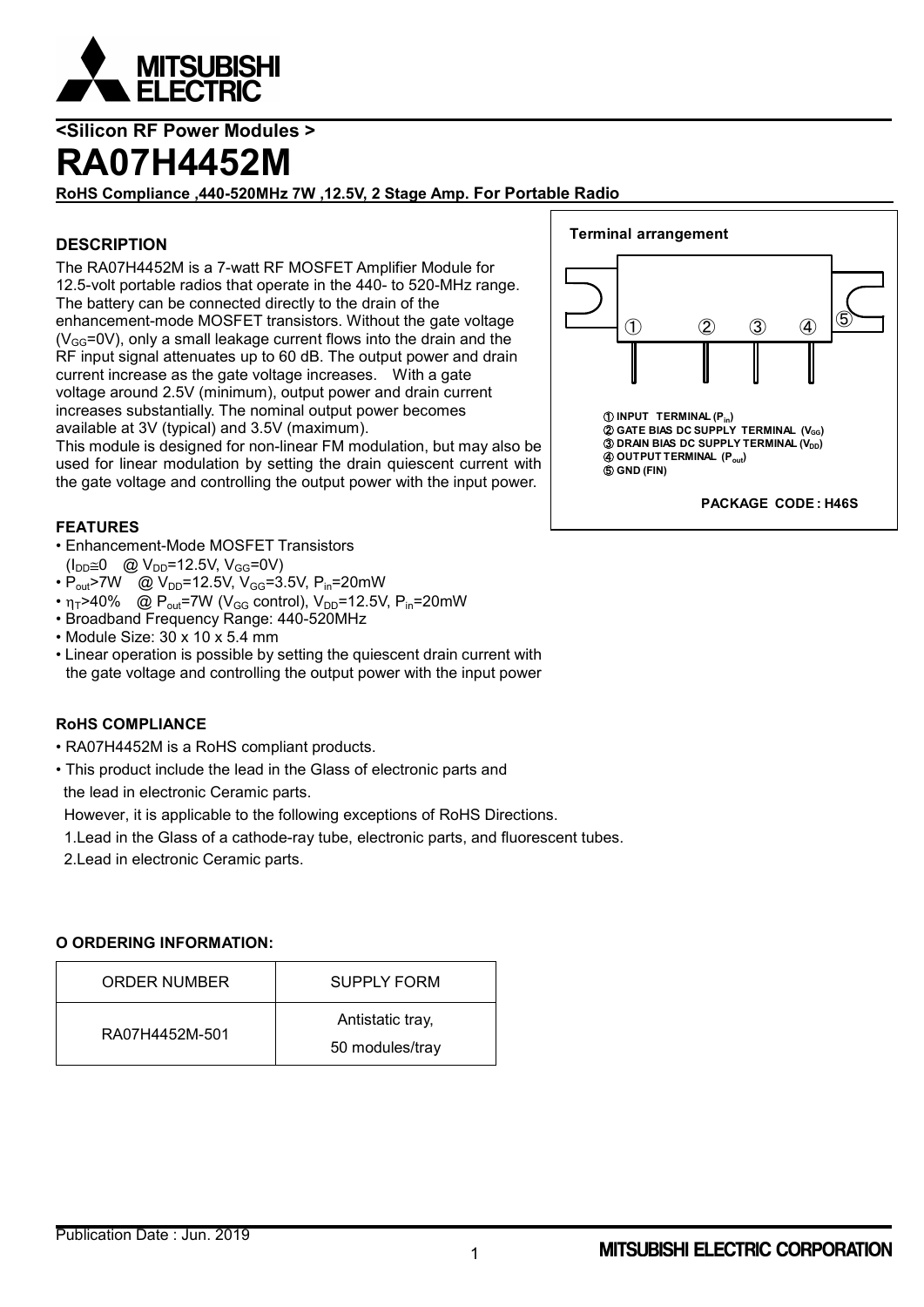**RoHS Compliance ,440-520MHz 7W ,12.5V, 2 Stage Amp. For Portable Radio**

#### **MAXIMUM RATINGS** ( $T_{case} = +25^{\circ}C$ ,  $Z_{G} = Z_{L} = 50\Omega$ , unless otherwise specified)

| <b>SYMBOL</b>                | <b>PARAMETER</b>                 | <b>CONDITIONS</b>                           | <b>RATING</b>   | <b>UNIT</b> |
|------------------------------|----------------------------------|---------------------------------------------|-----------------|-------------|
| $V_{DD}$                     | Drain Voltage                    | $V_{GG} \leq 3.5V$                          | 16              | V           |
| $V_{GG}$                     | Gate Voltage                     | $V_{DD} \leq 12.5V$ , P <sub>in</sub> =20mW | 4               | V           |
| $I_{DD}$                     | <b>Total Current</b>             | $\overline{\phantom{0}}$                    | 4               | A           |
| $P_{in}$                     | Input Power                      |                                             | 30              | mW          |
| $P_{\text{out}}$             | <b>Output Power</b>              | f=440-520MHz,<br>$V$ <sub>GG</sub> $≤3.5V$  | 10              | W           |
| $T_{\text{case}(\text{OP})}$ | Operation Case Temperature Range |                                             | $-30$ to $+90$  | °C          |
| $T_{\text{stg}}$             | Storage Temperature Range        |                                             | $-40$ to $+110$ | °C          |

The above parameters are independently guaranteed.

**ELECTRICAL CHARACTERISTICS**  $(T_{case} = +25^{\circ}C, Z_G = Z_L = 50\Omega,$  unless otherwise specified)

| <b>SYMBOL</b>      | <b>PARAMETER</b>         | <b>CONDITIONS</b>                                                                                                 | <b>MIN</b>                | <b>TYP</b>     | <b>MAX</b> | <b>UNIT</b> |
|--------------------|--------------------------|-------------------------------------------------------------------------------------------------------------------|---------------------------|----------------|------------|-------------|
| f                  | <b>Frequency Range</b>   |                                                                                                                   | 440                       | $\blacksquare$ | 520        | <b>MHz</b>  |
| $P_{\text{out}}$   | <b>Output Power</b>      | $V_{DD} = 12.5V$ , $V_{GG} = 3.5V$ , $P_{in} = 20mW$                                                              |                           |                |            | W           |
| $\eta$ T           | <b>Total Efficiency</b>  |                                                                                                                   | 40                        |                |            | $\%$        |
| $2f_{o}$           | $2nd$ Harmonic           | $P_{out}$ =7W ( $V_{GG}$ adj.),<br>$V_{DD} = 12.5V,$<br>$P_{in} = 20$ mW                                          |                           | -              | $-25$      | dBc         |
| 3f <sub>o</sub>    | 3 <sup>nd</sup> Harmonic |                                                                                                                   |                           | -              | -30        | dBc         |
| $\rho_{\text{in}}$ | Input VSWR               |                                                                                                                   |                           |                | 4:1        |             |
| $I_{DD}$           | Leakage Current          | $V_{DD}$ =16V, $V_{GG}$ =0V, $P_{in}$ =0W                                                                         | -                         | -              | 300        | uA          |
|                    | Stability                | $V_{DD} = 7.2 - 13.2V$ , VGG=0-3.5V, $P_{out} \leq 8W$ ,<br>$P_{in} = 10 - 30$ mW,<br>Load VSWR=4:1(All Phase)    | No parasitic oscillation  |                |            |             |
|                    | Load VSWR Tolerance      | $V_{DD}$ =13.2V, P <sub>in</sub> =20mW, P <sub>out</sub> =7W (V <sub>GG</sub> adj.),<br>Load VSWR=20:1(All Phase) | No degradation or destroy |                |            |             |

All parameters, conditions, ratings, and limits are subject to change without notice.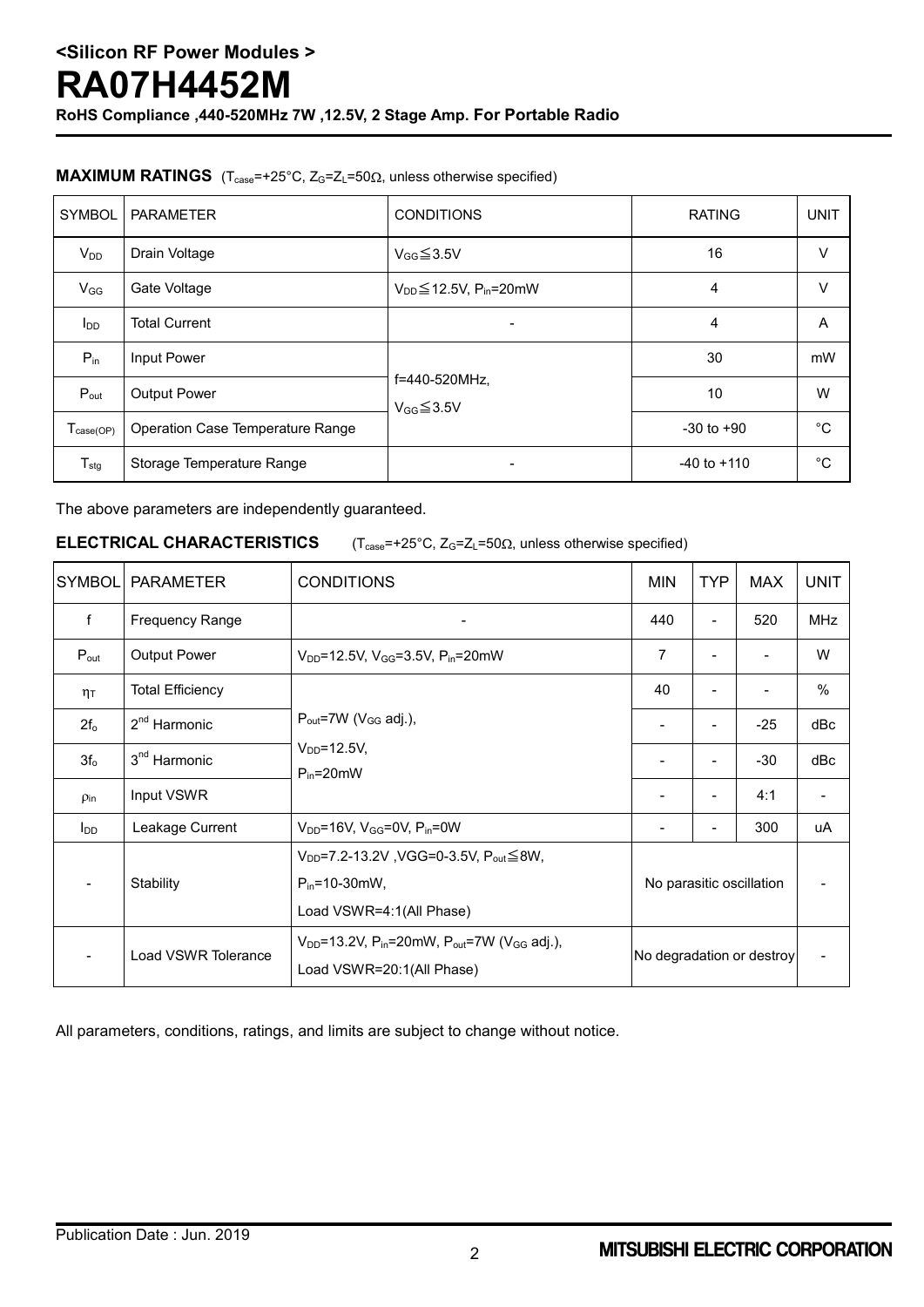

**TYPICAL PERFORMANCE** (T<sub>case</sub>=+25°C, Z<sub>G</sub>=Z<sub>L</sub>=50Ω, unless otherwise specified)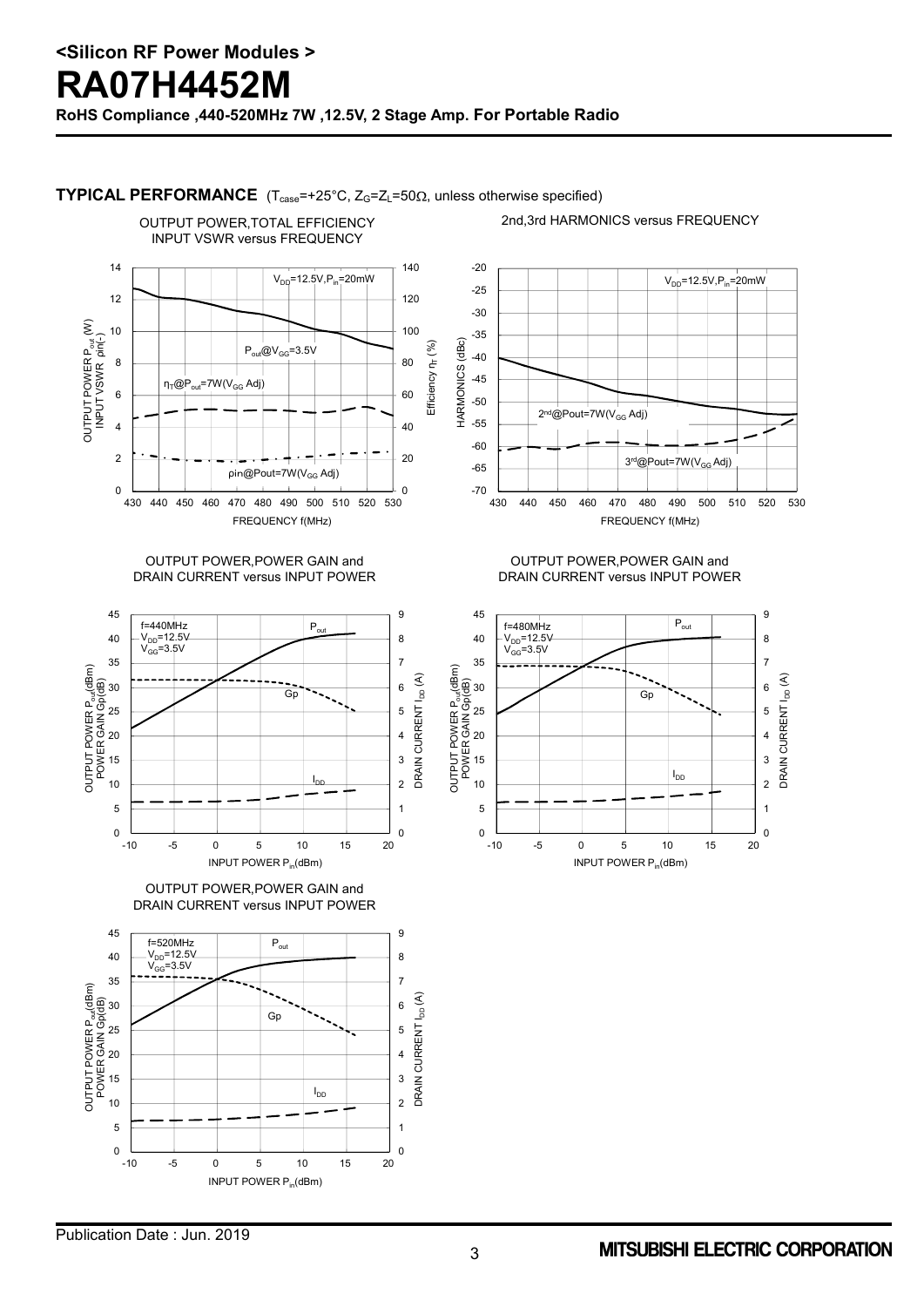### **RA07H4452M**

**RoHS Compliance ,440-520MHz 7W ,12.5V, 2 Stage Amp. For Portable Radio**

### **TYPICAL PERFORMANCE** (T<sub>case</sub>=+25°C, Z<sub>G</sub>=Z<sub>L</sub>=50Ω, unless otherwise specified)

**OUTPUT POWER,EFFICIENCT and DRAIN CURRENT versus DRAIN VOLTAGE**

**OUTPUT POWER,EFFICIENCT and DRAIN CURRENT versus DRAIN VOLTAGE**







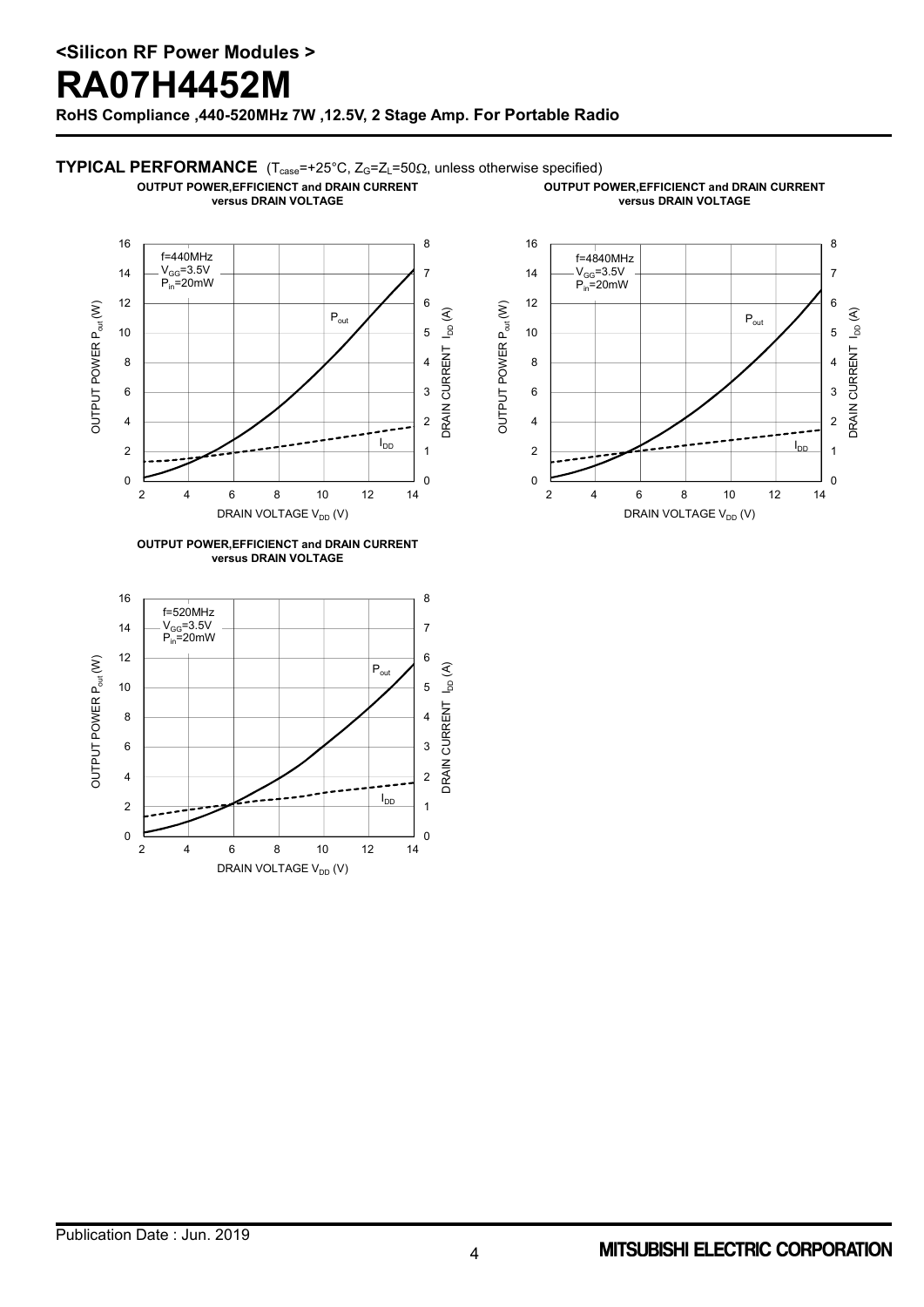**RoHS Compliance ,440-520MHz 7W ,12.5V, 2 Stage Amp. For Portable Radio**

### **TYPICAL PERFORMANCE**  $(T_{case} = +25^{\circ}C, Z_G = Z_L = 50\Omega,$  unless otherwise specified)

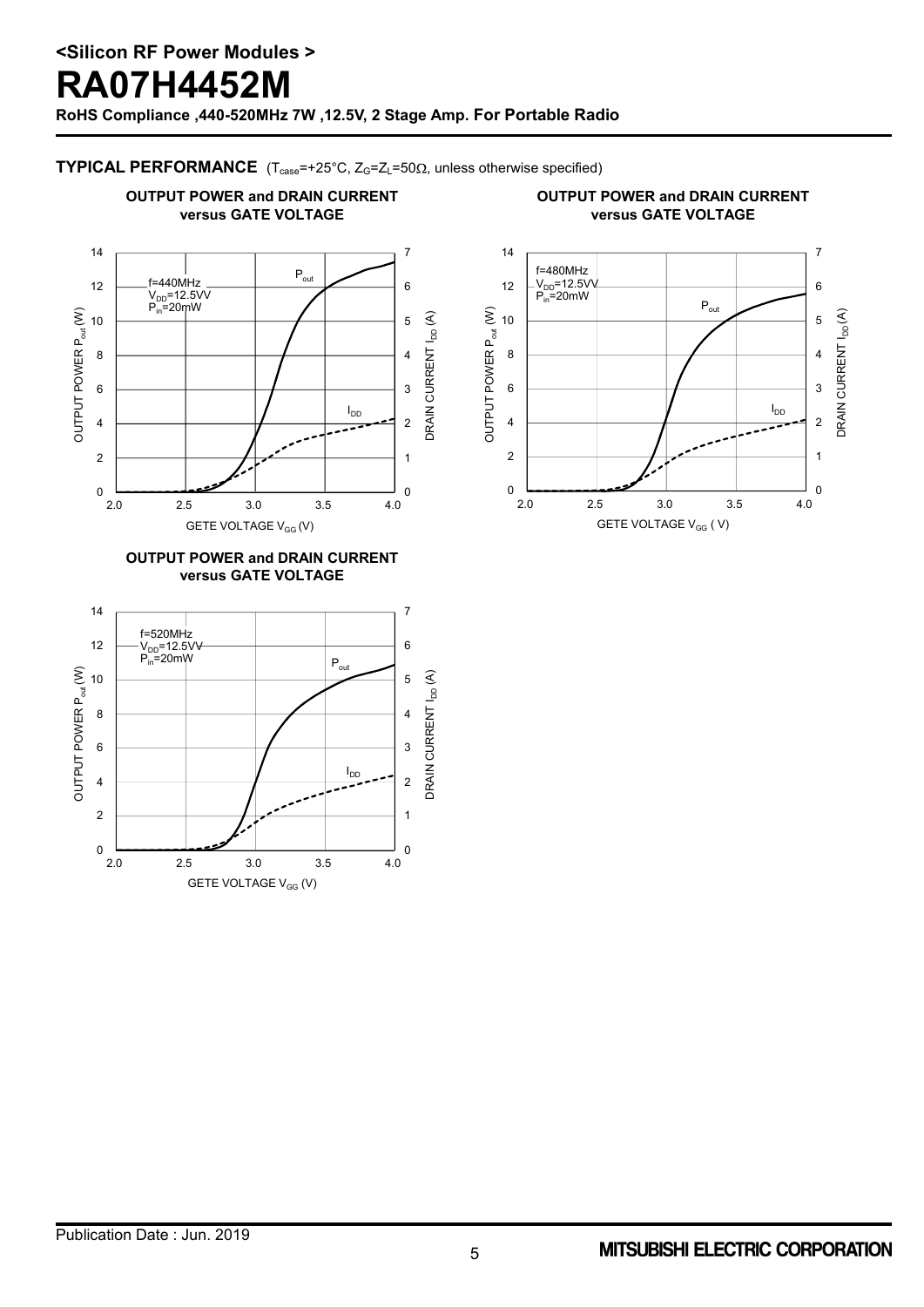# **RA07H4452M**

**RoHS Compliance ,440-520MHz 7W ,12.5V, 2 Stage Amp. For Portable Radio**

#### **OUTLINE DRAWING** (mm)





 $(1)$  INPUT TERMINAL  $(P_{in})$ 

 $\widetilde{2}$ ) GATE BIAS DC SUPPLY TERMINAL (V<sub>GG</sub>)

 $\widetilde{3}$ ) DRAIN BIAS DC SUPPLY TERMINAL (V<sub>DD</sub>)

 $\left( \widehat{4}\right)$  OUTPUT TERMINAL  $\left( \mathsf{P}_{\mathsf{out}}\right)$ 

 $(5)$  FIN (GND)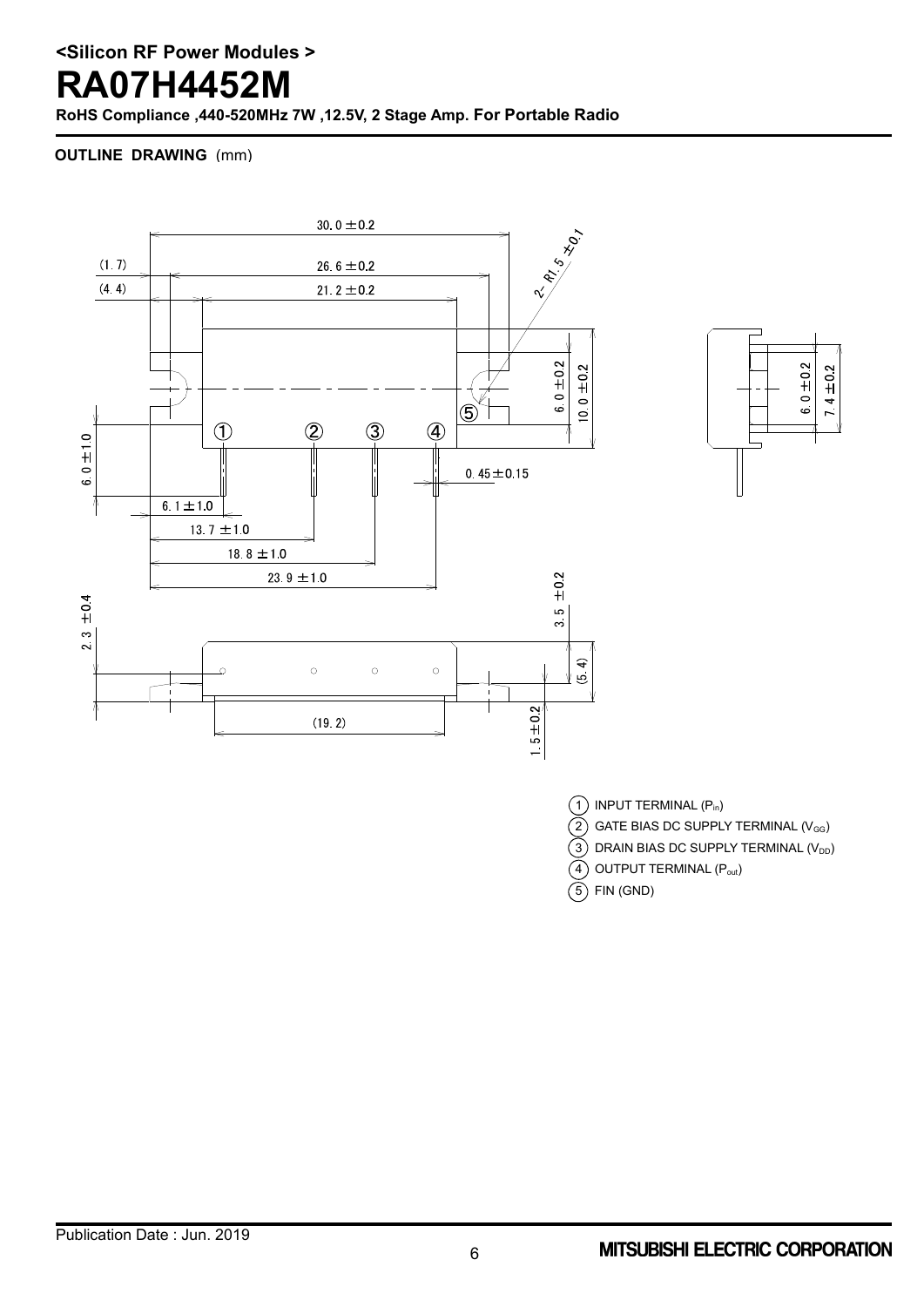# **RA07H4452M**

**RoHS Compliance ,440-520MHz 7W ,12.5V, 2 Stage Amp. For Portable Radio**



**EQUIVALENT CIRCUIT**

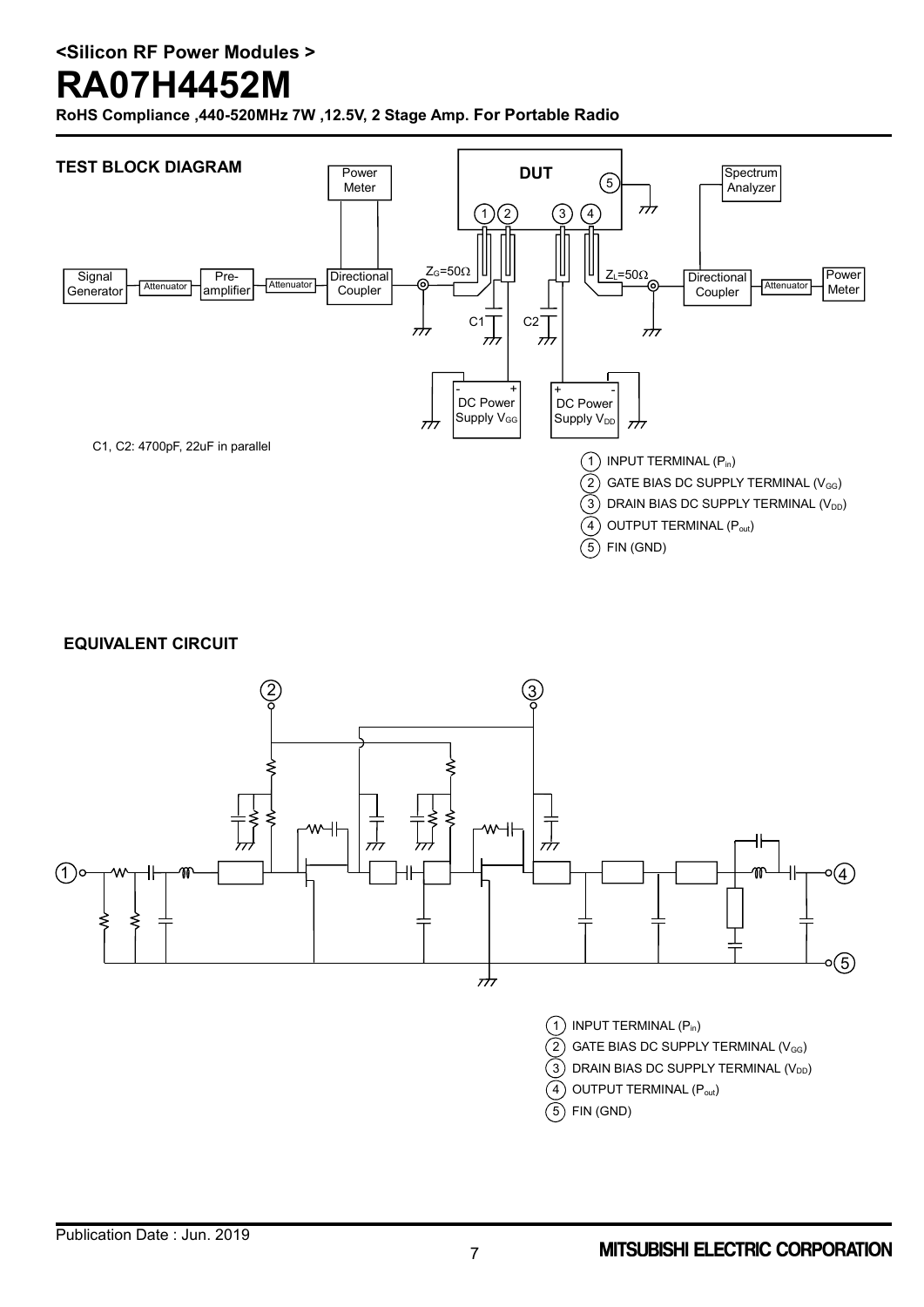**RoHS Compliance ,440-520MHz 7W ,12.5V, 2 Stage Amp. For Portable Radio**

#### **RECOMMENDATIONS and APPLICATION INFORMATION:**

#### **Construction:**

This module consists of an alumina substrate soldered onto a copper flange. For mechanical protection, a plastic cap is attached with silicone. The MOSFET transistor chips are die bonded onto metal, wire bonded to the substrate, and coated with resin. Lines on the substrate (eventually inductors), chip capacitors, and resistors form the bias and matching circuits. Wire leads soldered onto the alumina substrate provide the DC and RF connection.

Following conditions must be avoided:

- a) Bending forces on the alumina substrate (for example, by driving screws or from fast thermal changes)
- b) Mechanical stress on the wire leads (for example, by first soldering then driving screws or by thermal expansion)
- c) Defluxing solvents reacting with the resin coating on the MOSFET chips (for example, Trichloroethylene)
- d) ESD, surge, overvoltage in combination with load VSWR, and oscillation

#### **ESD:**

This MOSFET module is sensitive to ESD voltages down to 1000V. Appropriate ESD precautions are required.

#### **Mounting:**

Heat sink flatness must be less than 50 µm (a heat sink that is not flat or particles between module and heat sink may cause the ceramic substrate in the module to crack by bending forces, either immediately when driving screws or later when thermal expansion forces are added).

A thermal compound between module and heat sink is recommended for low thermal contact resistance and to reduce the bending stress on the ceramic substrate caused by the temperature difference to the heat sink.

The module must first be screwed to the heat sink, then the leads can be soldered to the printed circuit board.

M2.6 screws are recommended with a tightening torque of 1.8 to 3.0 kgf-cm.

#### **Soldering and Defluxing:**

This module is designed for manual soldering.

The leads must be soldered after the module is screwed onto the heat sink.

The temperature of the lead (terminal) soldering should be lower than 350°C and shorter than 3 second.

Ethyl Alcohol is recommend for removing flux. Trichloroethylene solvents must not be used (they may cause bubbles in the coating of the transistor chips which can lift off the bond wires).

#### **Thermal Design of the Heat Sink:**

At  $P_{out}$ =7W,  $V_{DD}$ =12.5V and  $P_{in}$ =20mW each stage transistor operating conditions are:

| Stage     | $P_{in}$<br>(W) | D<br>‴out<br>(W) | $R_{th(ch-case)}$<br>(°C/W) | $I_{DD}$ @ ητ=43%<br>(A | V <sub>DD</sub><br>(V) |
|-----------|-----------------|------------------|-----------------------------|-------------------------|------------------------|
| ⊿st       | 0.02            | 1.5              | 4.5                         | 0.29                    | 12.5                   |
| $\sim$ nd | 5.،             | 7.0              | 2.4                         | 1.40                    |                        |

The channel temperatures of each stage transistor  $T_{ch} = T_{case} + (V_{DD} \times I_{DD} - P_{out} + P_{in}) \times R_{th(ch-case)}$  are:

 $T_{ch1} = T_{case} + (12.5V \times 0.29A - 1.5W + 0.02W) \times 4.5^{\circ}$ C/W =  $T_{case} + 9.7^{\circ}$ C  $T_{\text{ch2}} = T_{\text{case}} + (12.5V \times 1.40A - 7.0W + 1.5W) \times 2.4^{\circ}$ C/W =  $T_{\text{case}} + 28.8^{\circ}$ C

For long-term reliability, it is best to keep the module case temperature ( $T_{case}$ ) below 90°C. For an ambient temperature T<sub>air</sub>=60°C and P<sub>out</sub>=7W, the required thermal resistance R<sub>th (case-air)</sub> = ( T<sub>case</sub> - T<sub>air</sub>) / ( (P<sub>out</sub> /  $\eta$ <sub>T</sub> ) - P<sub>out</sub> +  $P_{in}$ ) of the heat sink, including the contact resistance, is:

 $R_{th (case-air)} = (90^{\circ}C - 60^{\circ}C) / (7W/43\% - 7W + 0.02W) = 3.23 \degree C/W$ 

When mounting the module with the thermal resistance of 3.23 °C/W, the channel temperature of each stage transistor is:  $T_{\text{ch1}} = T_{\text{air}} + 39.7 \text{ °C}$ 

 $T_{\text{ch2}} = T_{\text{air}} + 58.8 \text{ °C}$ 

The 175°C maximum rating for the channel temperature ensures application under derated conditions.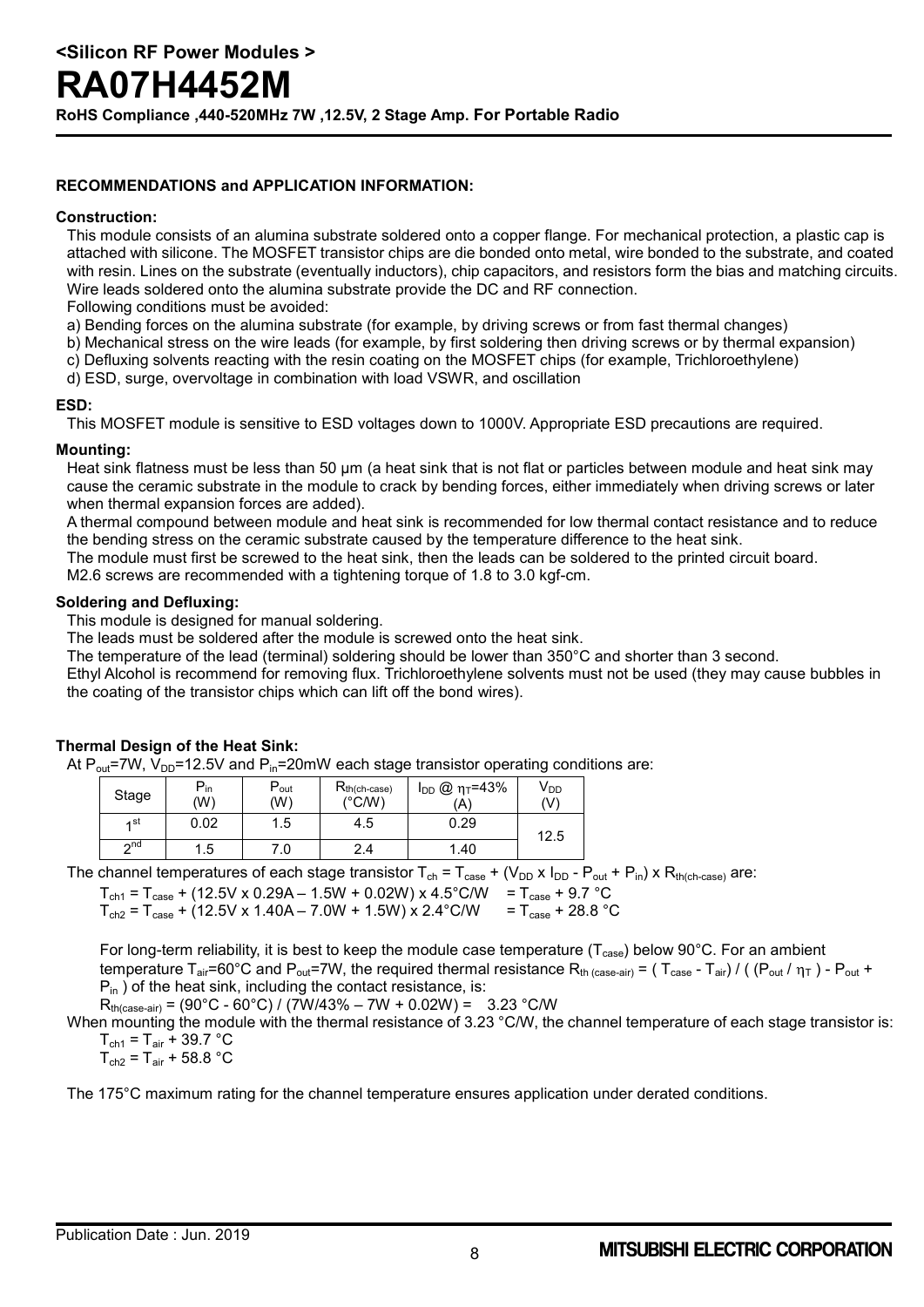**RoHS Compliance ,440-520MHz 7W ,12.5V, 2 Stage Amp. For Portable Radio**

#### **Output Power Control:**

By the gate voltage  $(V_{GG})$ . Around  $V_{GG}$ =2.5V, the output power and drain current increases substantially. Around  $V_{GG}$ =3V (typical) to  $V_{GG}$ =3.5V (maximum), the nominal output power becomes available.

#### **Oscillation:**

To test RF characteristics, this module is put on a fixture with two bias decoupling capacitors each on gate and drain, a 4700 pF chip capacitor, located close to the module, and a 22 µF (or more) electrolytic capacitor.

When an amplifier circuit around this module shows oscillation, the following may be checked:

- a) Do the bias decoupling capacitors have a low inductance pass to the case of the module?
- b) Is the load impedance  $Z_1 = 50 \Omega$ ?
- c) Is the source impedance  $Z_{G}$ =50 $\Omega$ ?

#### **ATTENTION:**

1.High Temperature; This product might have a heat generation while operation,Please take notice that have a possibility to receive a burn to touch the operating product directly or touch the product until cold after switch off.

At the near the product,do not place the combustible material that have possibilities to arise the fire.

2. Generation of High Frequency Power; This product generate a high frequency power. Please take notice that do not leakage the unnecessary electric wave and use this products without cause damage for human and property per normal operation.

3. Before use; Before use the product,Please design the equipment in consideration of the risk for human and electric wave obstacle for equipment.

#### **PRECAUTION FOR THE USE OF MITSUBISHI SILICON RF POWER AMPLIFIER DEVICES:**

- 1.The specifications of mention are not guarantee values in this data sheet. Please confirm additional details regarding operation of these products from the formal specification sheet. For copies of the formal specification sheets, please contact one of our sales offices.
- 2.RA series products (RF power amplifier modules) and RD series products (RF power transistors) are designed for consumer mobile communication terminals and were not specifically designed for use in other applications. In particular, while these products are highly reliable for their designed purpose, they are not manufactured under a quality assurance testing protocol that is sufficient to guarantee the level of reliability typically deemed necessary for critical communications elements. In the application, which is base station applications and fixed station applications that operate with long term continuous transmission and a higher on-off frequency during transmitting, please consider the derating, the redundancy system, appropriate setting of the maintain period and others as needed. For the reliability report which is described about predicted operating life time of Mitsubishi Silicon RF Products , please contact Mitsubishi Electric Corporation or an authorized Mitsubishi Semiconductor product distributor.
- 3.RA series products use MOSFET semiconductor technology. They are sensitive to ESD voltage therefore appropriate ESD precautions are required.
- 4.In order to maximize reliability of the equipment, it is better to keep the devices temperature low. It is recommended to utilize a sufficient sized heat-sink in conjunction with other cooling methods as needed (fan, etc.) to keep the case temperature for RA series products lower than 60deg/C under standard conditions, and less than 90deg/C under extreme conditions.
- 5.RA series products are designed to operate into a nominal load impedance of 50 ohms. Under the condition of operating into a severe high load VSWR approaching an open or short, an over load condition could occur. In the worst case there is risk for burn out of the transistors and burning of other parts including the substrate in the module.
- 6.The formal specification includes a guarantee against parasitic oscillation under a specified maximum load mismatch condition. The inspection for parasitic oscillation is performed on a sample basis on our manufacturing line. It is recommended that verification of no parasitic oscillation be performed at the completed equipment level also.
- 7.For specific precautions regarding assembly of these products into the equipment, please refer to the supplementary items in the specification sheet.
- 8.Warranty for the product is void if the products protective cap (lid) is removed or if the product is modified in any way from it's original form.
- 9.For additional "Safety first" in your circuit design and notes regarding the materials, please refer the last page of this data sheet.